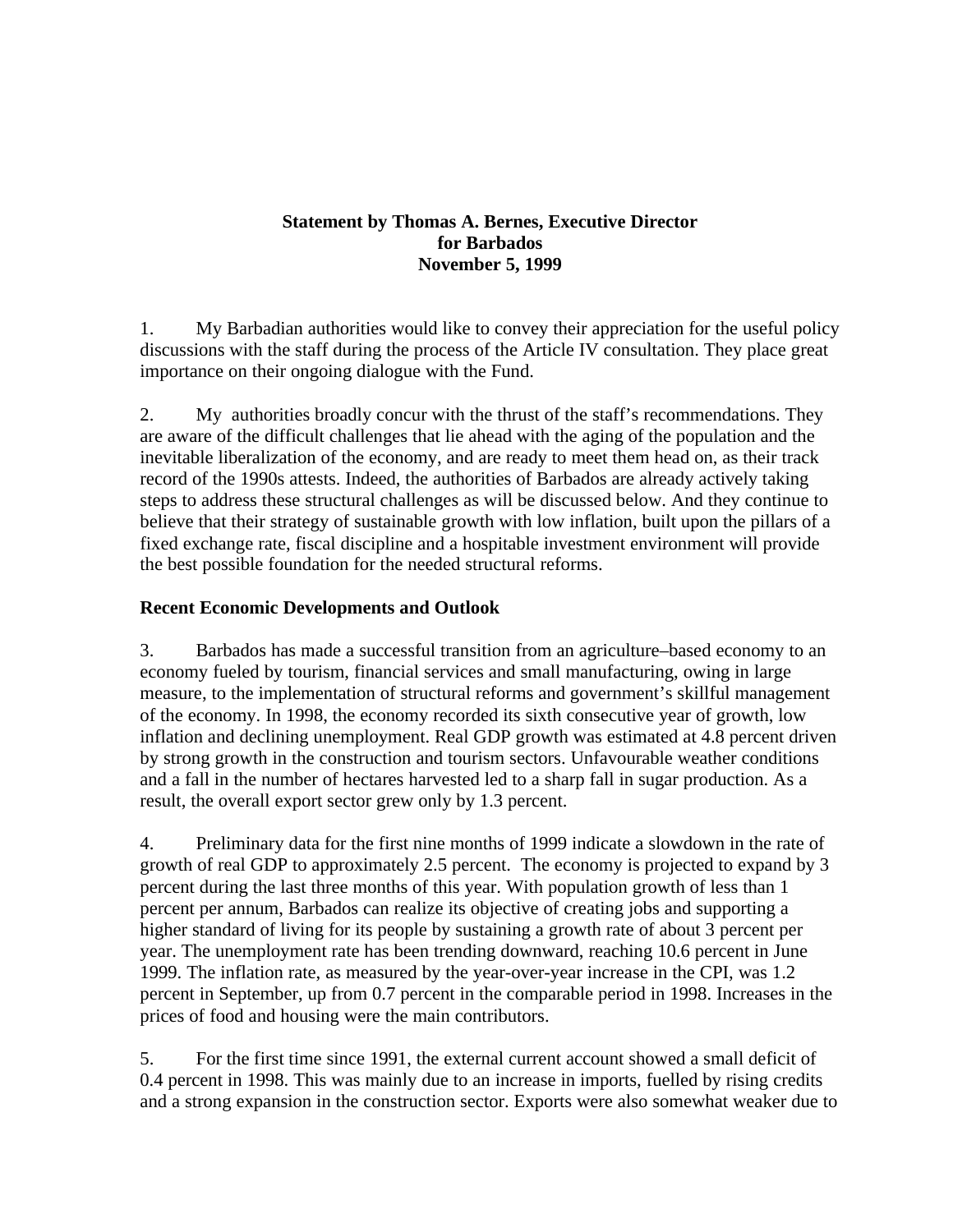the drop in agricultural output. In the first nine months of 1999, the current account deficit widened further. It bears stressing that the widening of the current account deficit is partly attributable to the current high level of investment in the economy and to the reconstruction of two major hotels. This should help to reposition the tourism sector and enhance both the quality and the quantity of the tourist product. A substantial portion of the investment is being financed by long-term private sector capital inflows.

# **Fiscal Policy**

6. The public sector recorded a surplus equivalent to 0.2 percent of GDP in 1998. A 0.7 percent deficit in the central government and a 1.3 percent deficit in public enterprises were more than offset by a 2.1 percent surplus of the National Insurance Scheme. Between January and September of this year, the Government recorded a deficit of \$44.6 million, some \$3.5 million higher than that of the corresponding period last year.

7. In September last year, in early recognition of the warning signals flashed by the rapid growth of credit, measures were instituted to reduce the deficit below the target set at the start of the financial year, including limiting capital expenditures. Indeed, net domestic credit to Government fell from \$682.7 million at the start of 1998 to \$499.1 million at March 1999.

8. One of the areas of discussion with the staff was the restoration of the 1991 public sector wage cut. The staff has recommended the gradual restoration of the cut over a fouryear period. The authorities of Barbados understand the merits of this proposal and have discussed such a strategy with the labour unions. In any event, following the public sector wage settlement, the Central Bank of Barbados and the Government are designing instruments to ensure that a significant proportion of the settlement is used to purchase government securities.

9. In its 1999 budget, the Government enunciated measures to strengthen the competitiveness of its productive sectors, thus enhancing its ability to build up its import reserve cover over the medium term.

### **Monetary and External Policies**

10. In addition to the actions taken by the Government, the Central Bank of Barbados has also taken measures to dampen domestic demand pressures. The required cash reserve ratio and the discount rate were both increased by one percentage point in June. To supplement these measures, the Central Bank removed approximately \$20 million of deposits under its management from the banking system and invested them in foreign securities. Monetary policy measures tend to work with some lag, but there is evidence that liquidity in the financial system is tightening and that bank lending will slow in the months ahead. Interest rates are expected to increase slightly and this should help to promote national savings.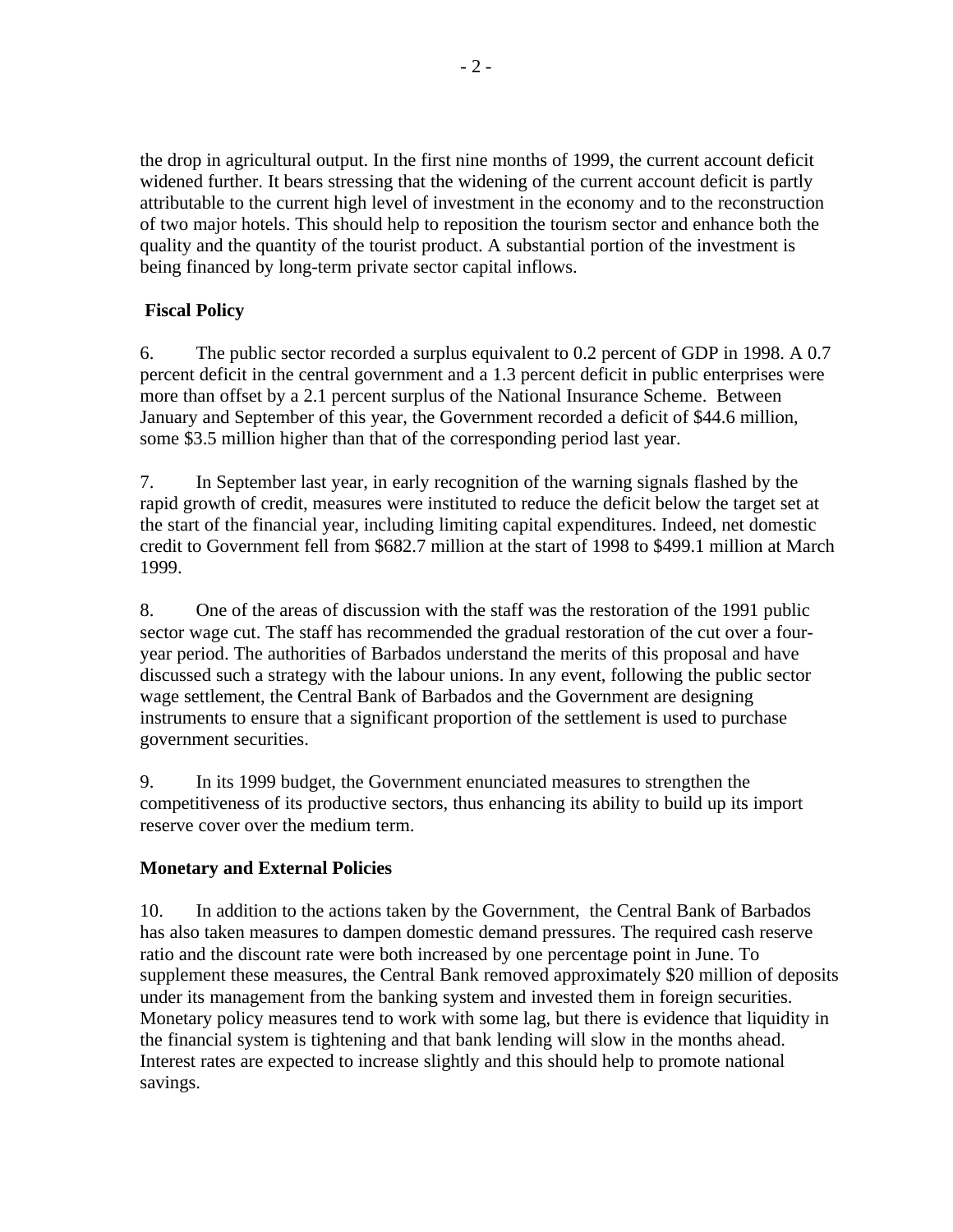11. These monetary policy measures were largely taken in response to extraordinarily rapid growth in credit to the non-financial private sector. Between July 1998 and July 1999, credit to the non-financial private sector increased by over \$332 million, compared to an increase of \$265.5 million in the same period a year earlier, due mainly to a rise in personal disposable income and the rapid growth of activity in the construction sector. Since the measures were introduced, credit creation has slowed somewhat. Nevertheless, the growth of credit to the private sector will be kept under review. And if necessary further protective measures will be enacted.

### **Structural Reform**

12. Barbados has already carried out significant structural reforms which have been important in providing the basis for the sustained non-inflationary growth that has been achieved in recent years. Nevertheless, given the impending changes in its external trading environment and the inevitable changes associated with an aging population, Barbados continues to face imposing structural challenges.

13. In April 1994, Barbados entered an arrangement with the WTO to put in place new international trade arrangements by the year 2004, among which are to be the dismantling of non-tariff barriers to trade and their replacement with bound tariffs which are only to be temporary. In addition, the reconstitution of the Caribbean economy as a single market will entail the removal of all remaining tariff and non-tariff barriers to the movement of goods in the region and will provide for the free movement of capital and people as well. To date, Caribbean Governments have signed seven of the nine protocols required to create the legal framework within which a Single Market and Economy can be formed and function. And there are significant trade negotiations in progress with the Americas and Europe.

14. To facilitate the transition to this new trading environment, the Government of Barbados has announced its intention to create a Commission on Competitiveness. The Commission will act to cut red tape and to ensure that public sector agencies adopt practices conducive to investment. It will also exercise oversight over the implementation of the provisions of the Single Market and Economy as they affect the Barbadian economy, paying special attention to the diffusion of improved information technology through the economy as a factor in inducing improved competitiveness.

15. Before leaving the topic of the change in the external trading environment, my authorities would like to express their support for the announced initiative by the staff to write an economic outlook report for the Caribbean region in the spring. Reports addressing the Caribbean region as a whole will become increasingly necessary as economic integration in the region progresses.

16. The Government's approach to the challenge of providing income support for an aging population is comprised of three elements. One element is putting government finances in a position to sustain its responsibilities . A second element deals with the various instruments made and being made available to encourage voluntary savings and the